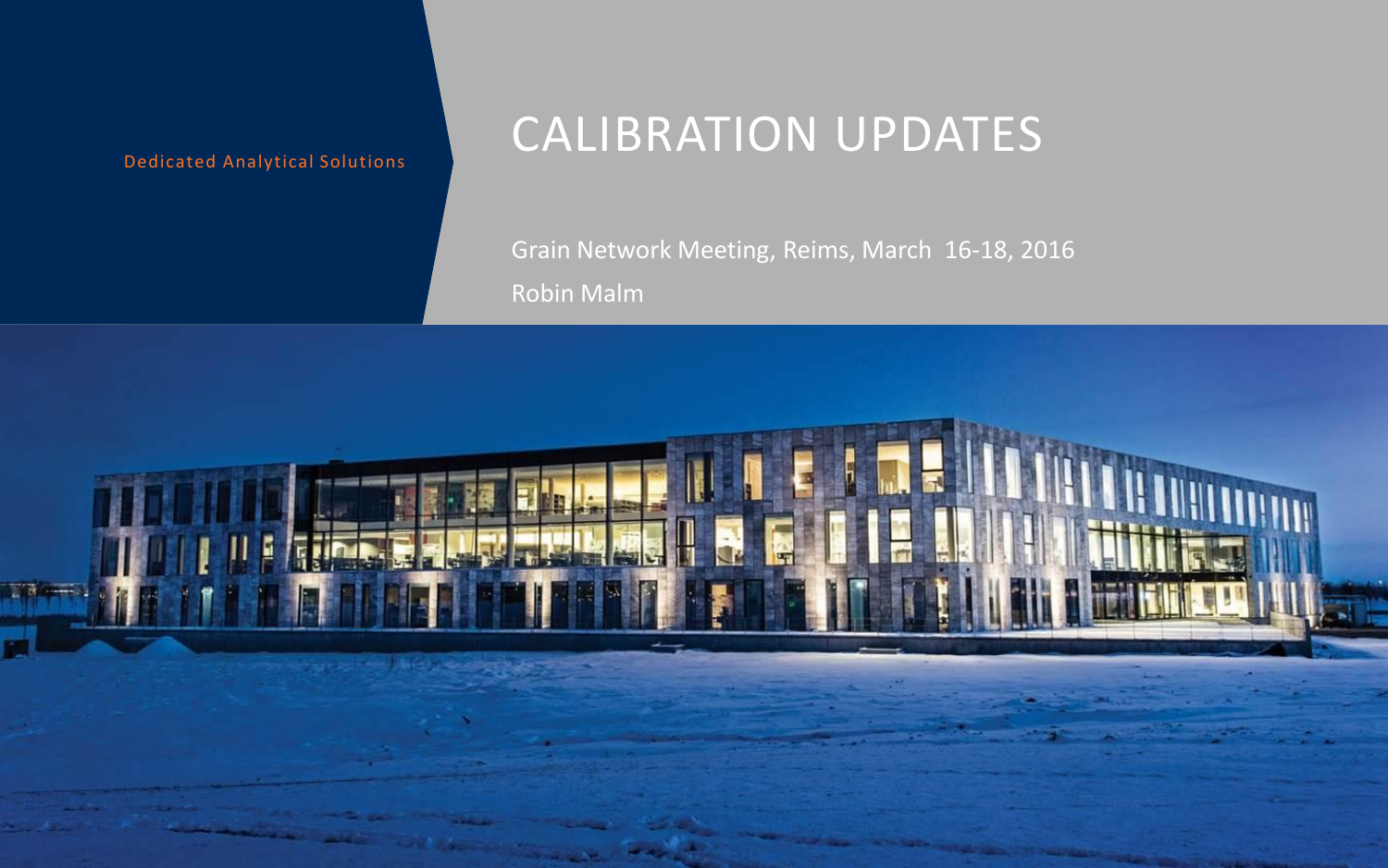## CONTENT

- Wheat flour DS2500
	- ▶ Wheat flour
	- ▶ Whole grain
- Sunflower seed DS2500
- Beans and pulses on Infratec
- **Infratec Sofia**
- **In Other calibration model work**

### FOSS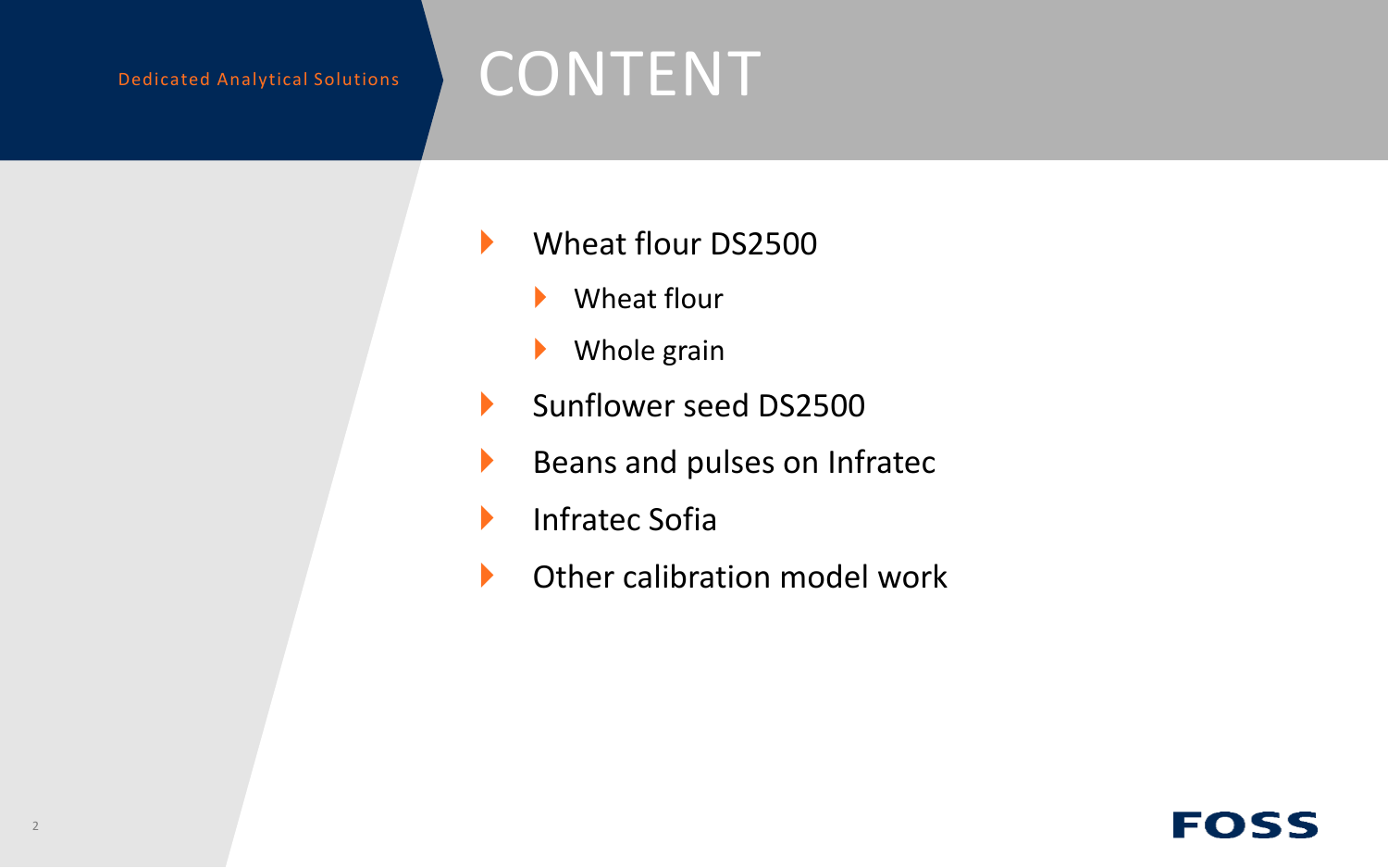## WHEAT FLOUR DS2500

### DS2500

- **Mature application on wheat flour**
- **Parameters** 
	- Ash
	- Moisture
	- Protein
	- ▶ Wet gluten
	- **Water absorption**
- $\blacktriangleright$  How is Infratec doing?

|                         | <b>SEP</b> |  |
|-------------------------|------------|--|
| Ash                     | 0.024      |  |
| Moisture                | 0.22       |  |
| Protein                 | 0.17       |  |
| <b>Wet Gluten</b>       | 1.76       |  |
| <b>Water Absorption</b> |            |  |

### Infratec

|                         | <b>SEP</b> |
|-------------------------|------------|
| Ash                     | 0.05       |
| Moisture                | 0.3        |
| Protein                 | 0.39       |
| <b>Wet Gluten</b>       | 1.3        |
| <b>Water Absorption</b> | 11         |

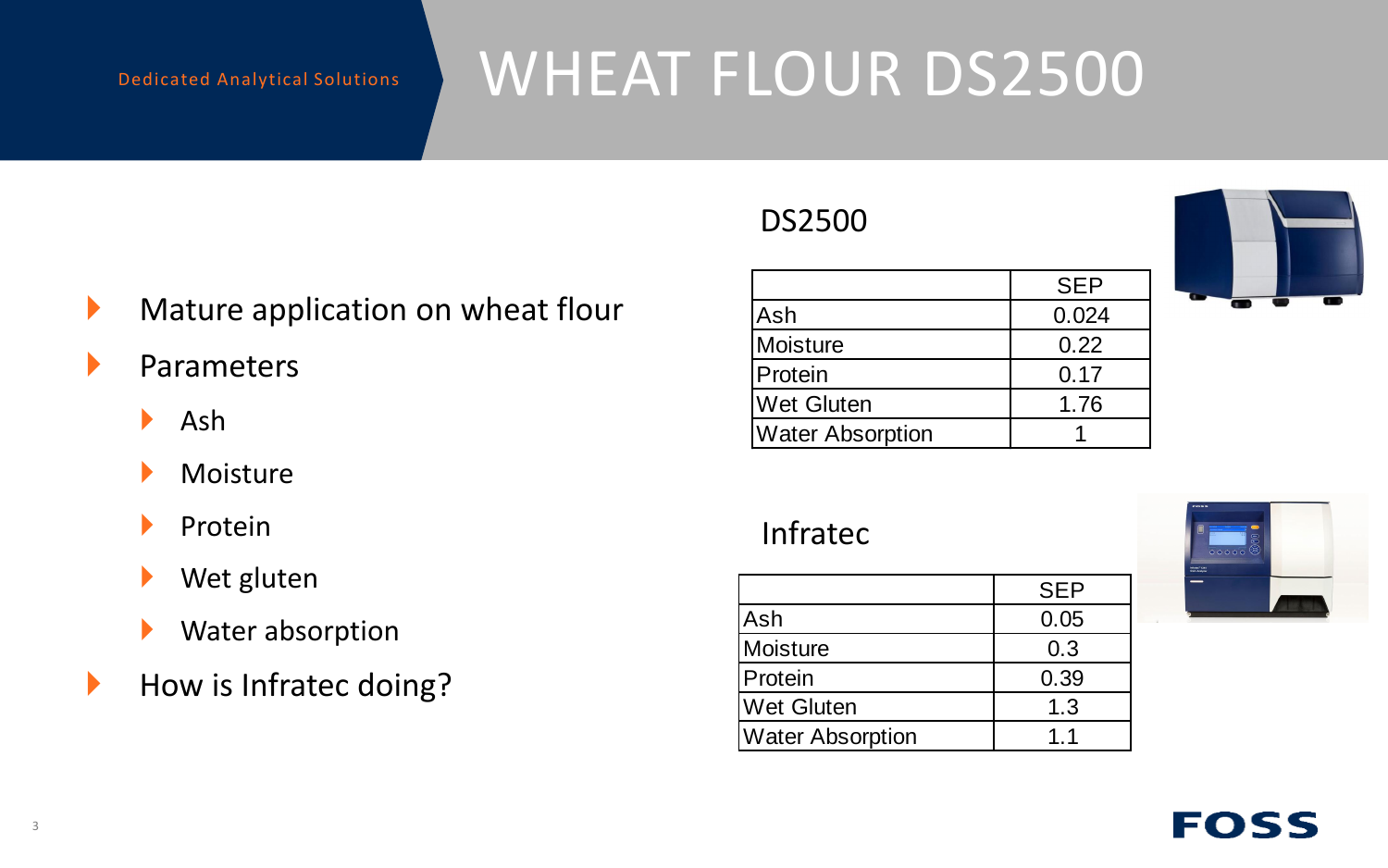## WHOLE GRAIN DS2500

### DS2500

### ▶ Whole grain

### Wheat

- **Rye**
- Performance not as good as on Infratec!

| Wheat           |      | Rve      |      |
|-----------------|------|----------|------|
|                 | SFP  |          |      |
| Protein         | 0.35 | Protein  | 0.51 |
| <b>Moisture</b> | 0.39 | Moisture |      |

### Infratec

| Wheat    |            |
|----------|------------|
|          | <b>SFP</b> |
| Protein  | 0.28       |
| Moisture | 0.23       |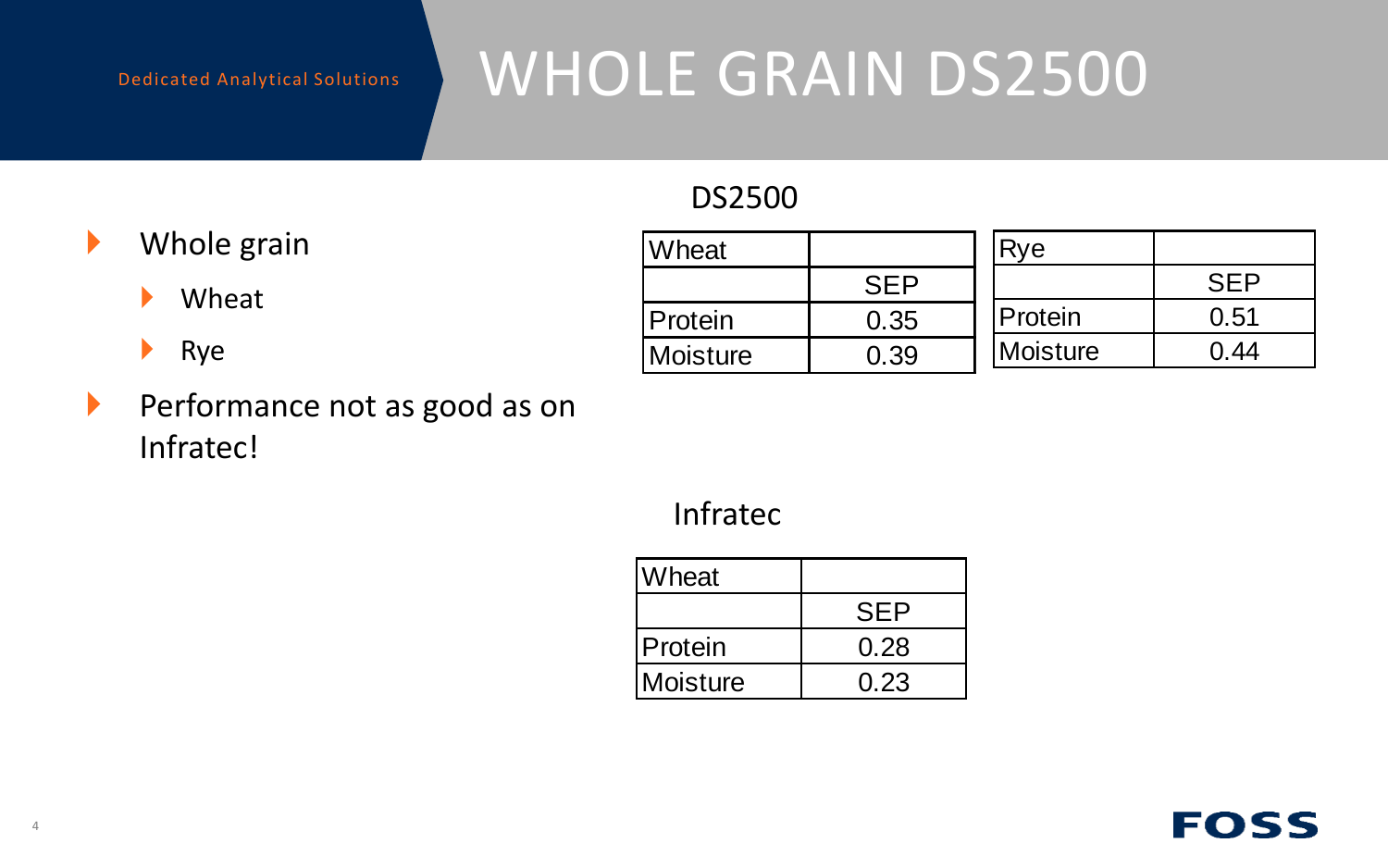## INFRATEC VS DS2500 WHEAT FLOUR AND GRAIN



### Infratec

- Very good on whole grain
- Many whole grain applications
- **Can measure the main parameters on** flour, but not as good as DS2500

DS2500



- Very good on wheat flour
- Can measure protein and moisture in wheat and rye, but not as good as Infratec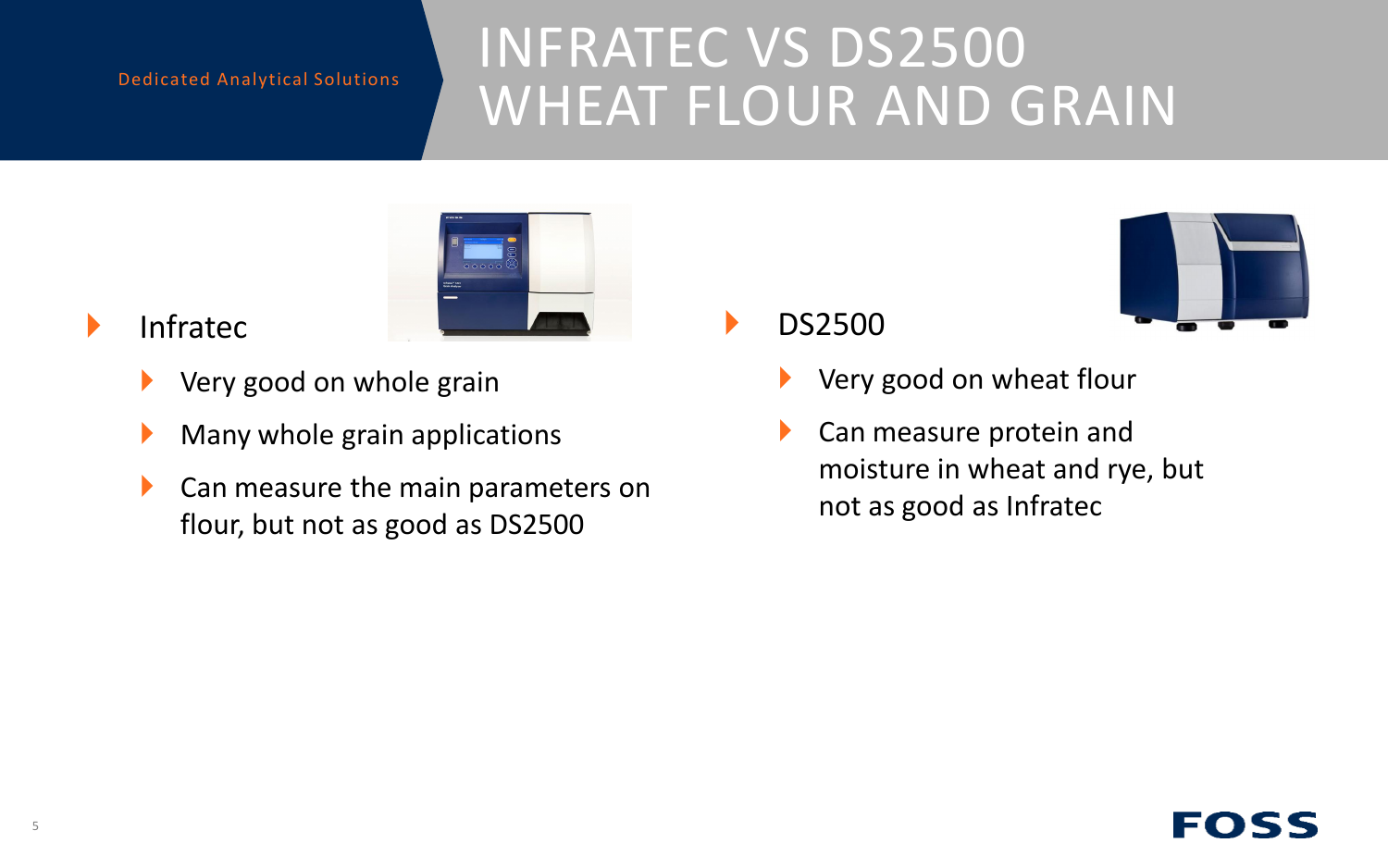## SUNFLOWER SEED INFRATEC

- Sunflower seed on Infratec
	- Oil, moisture
	- **Ground samples (Knifetec)**
	- Sunflower cuvette and Sample Transport Module
	- $\triangleright$  Oil SEP=0.84
	- Moisture SEP=0.52
- $\blacktriangleright$  Status: Sales released









•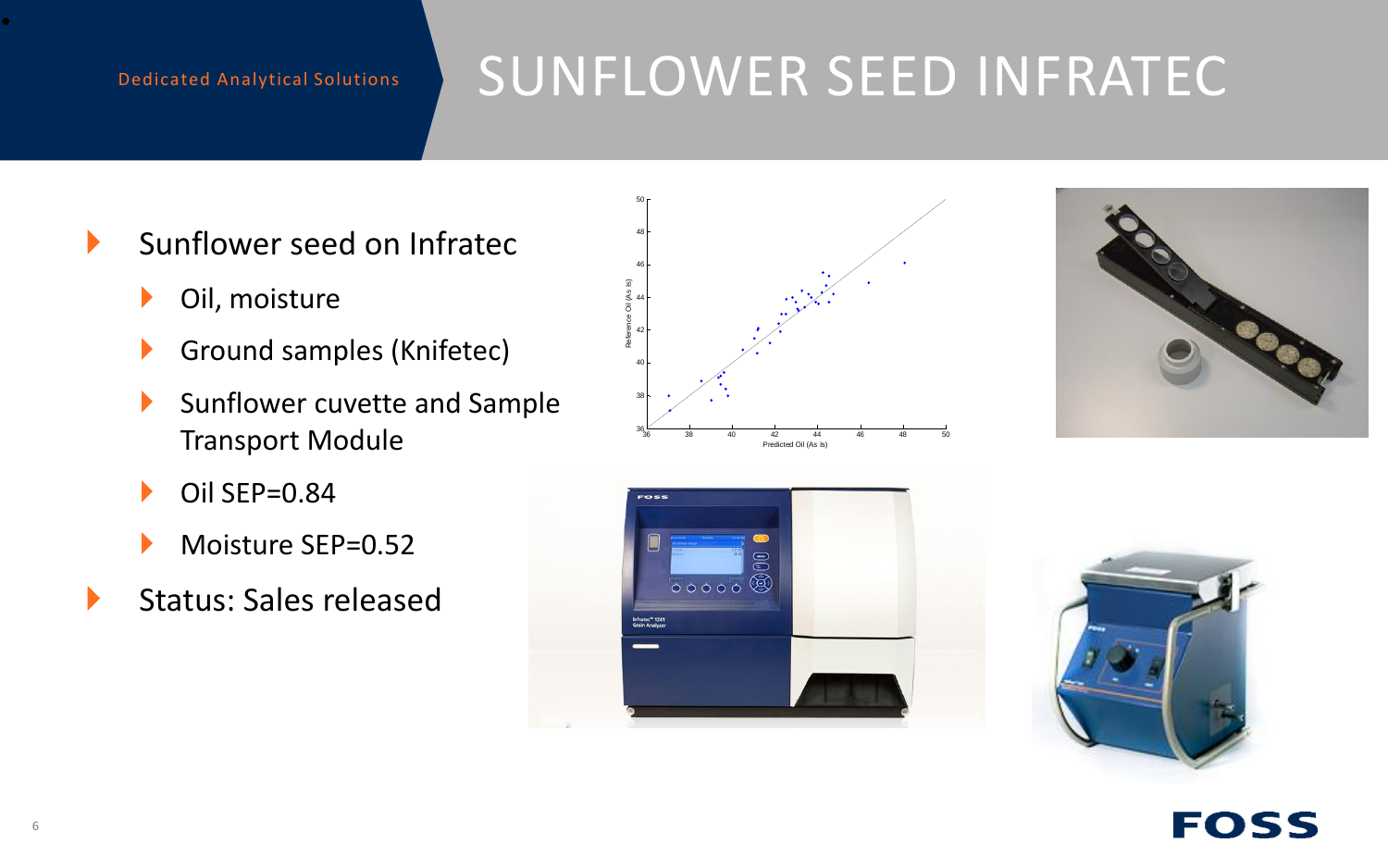## SUNFLOWER SEED DS2500

- Database of about 300 samples
- Samples from Russia, Bulgaria and Ukraine
- $\blacktriangleright$  Reference data from three well performing laboratories
- Samples measured unground



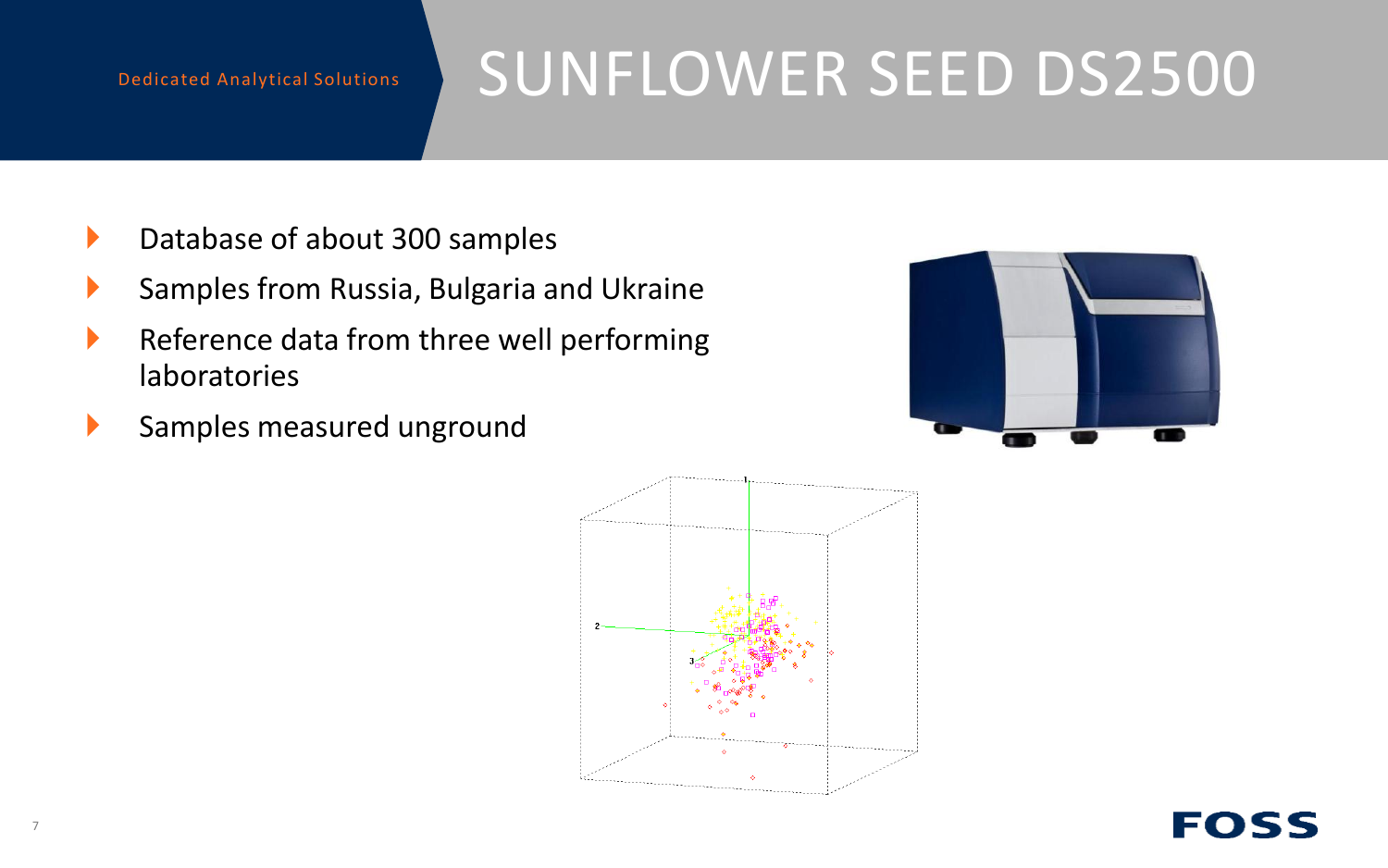## SUNFLOWER SEED DS2500

- $\blacktriangleright$  Results
	- $\triangleright$  Oil, SEP=1.1
	- Moisture, SEP=0.5

X Deselected Selected Regresssion Line Control Line 1  $\overline{\circ}$ Control Line 2 45 Degree Line 50 000000000 xl (LAB) 40 45 50 55 xl (Predicted)

- $\blacktriangleright$  Status of the application
	- $\blacktriangleright$  Ready for market trial

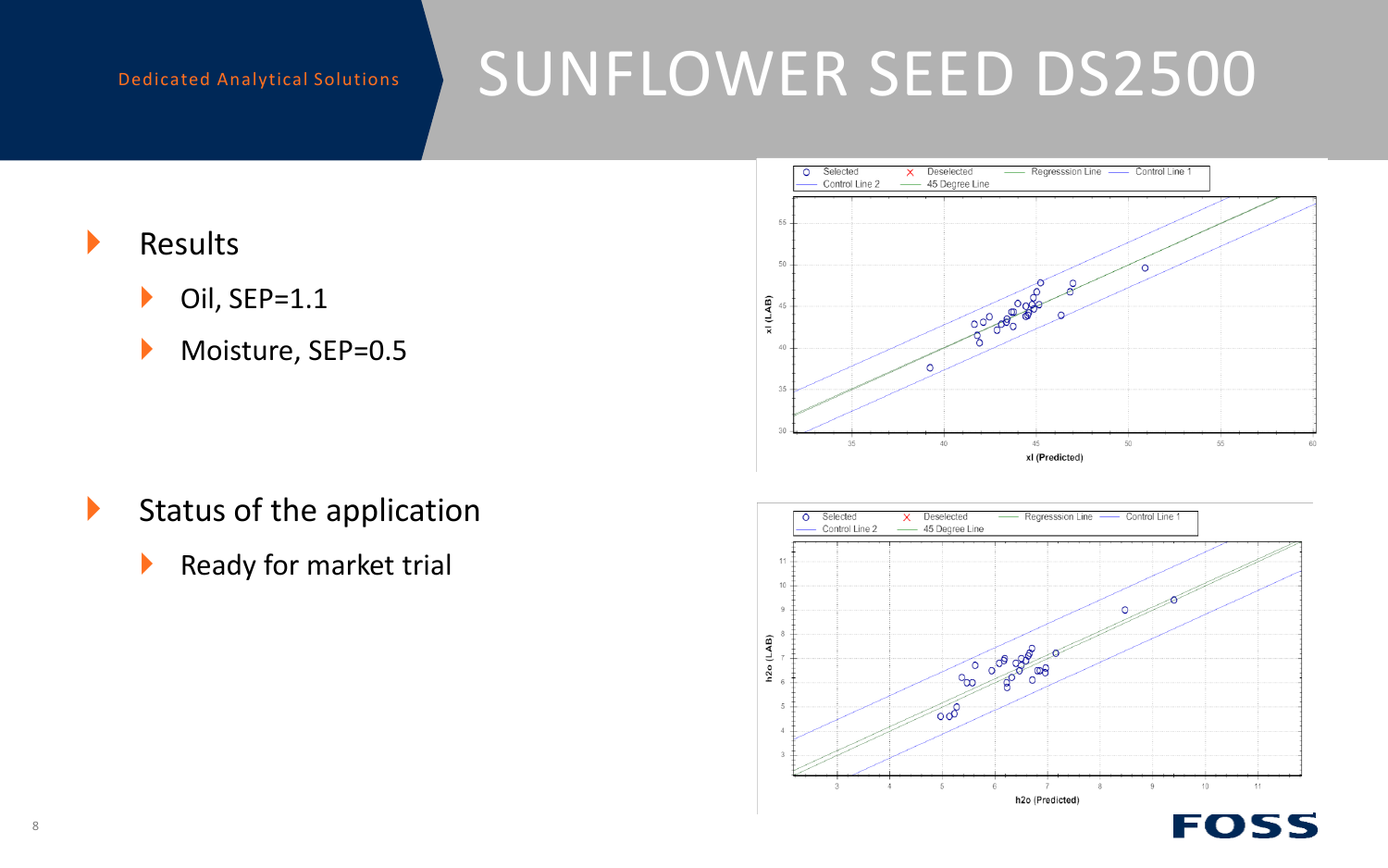## SUNFLOWER SEED DS2500

- $\blacktriangleright$  What happens if we grind the samples?
- ▶ 65 samples measured at the same laboratory unground and ground
- $\blacktriangleright$  Conclusions
	- ▶ Oil large improvement
	- Moisture same performance

|                 | <b>SECV</b> |          |  |
|-----------------|-------------|----------|--|
|                 | Ground      | Unground |  |
| ่ 11            | 0.52        | 1.68     |  |
| <b>Moisture</b> | .49         | በ 52     |  |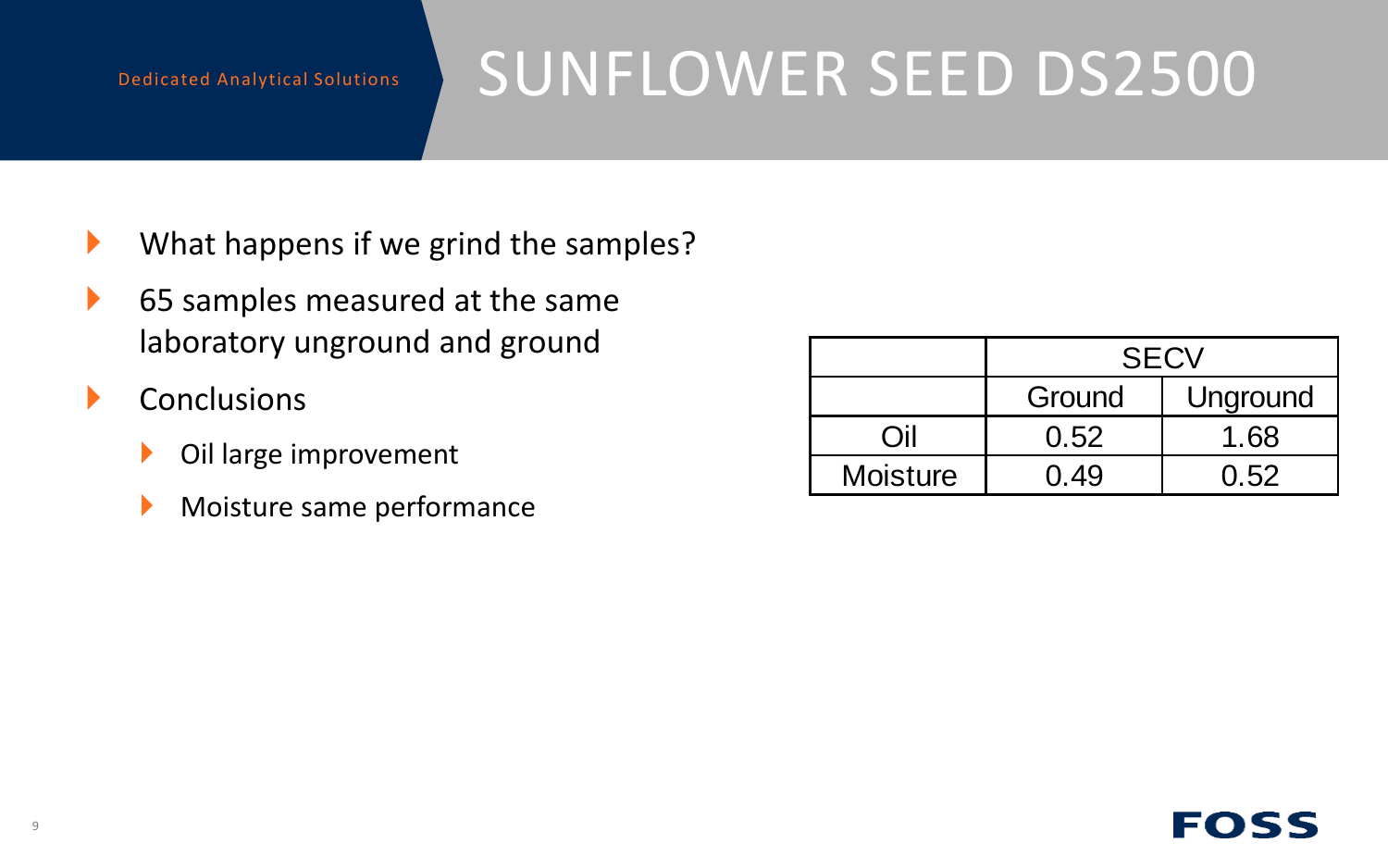## BEANS AND PULSES INFRATEC

- $\blacktriangleright$  Beans and pulses
	- Many different names
	- **Large variation in shape and color**
- $\blacktriangleright$  Different beans and pulses combined in one database
	- Field beans
	- Chick peas
	- Lupins
	- Lentils
- ANN models built on the database
	- The ANN technique is powerful handling large variations

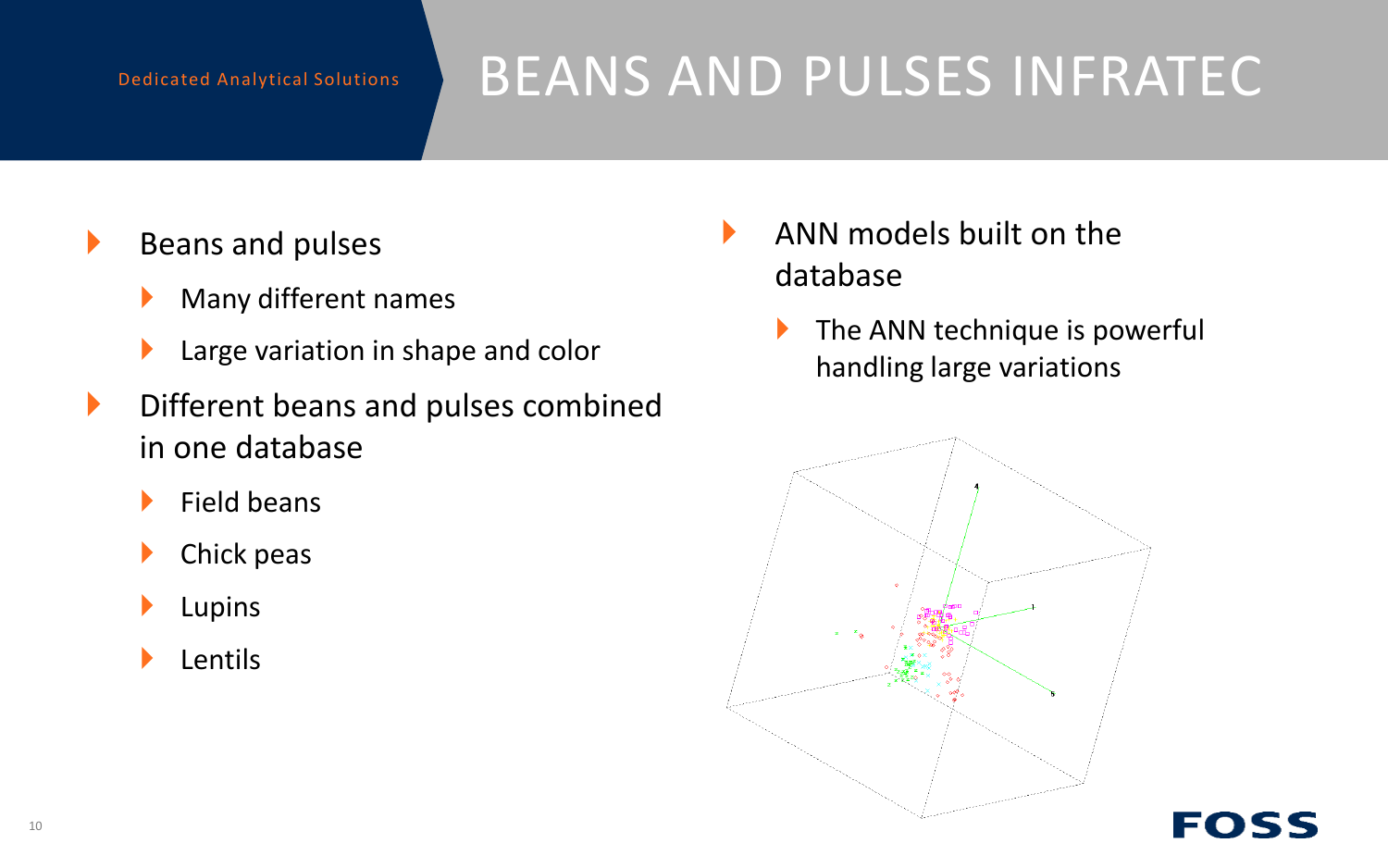## BEANS AND PULSES INFRATEC

- $\blacktriangleright$  Two different applications
	- $\blacktriangleright$  Beans and pulses
		- 30 mm path length
	- $\blacktriangleright$  Lupins
		- 22 mm path length
	- Parameters
		- Protein, moisture

 $\blacktriangleright$  Note: there is a different application for field peas

- Due to the large variations in beans and pulses
	- Validation
	- Slope and/or bias adjustment



11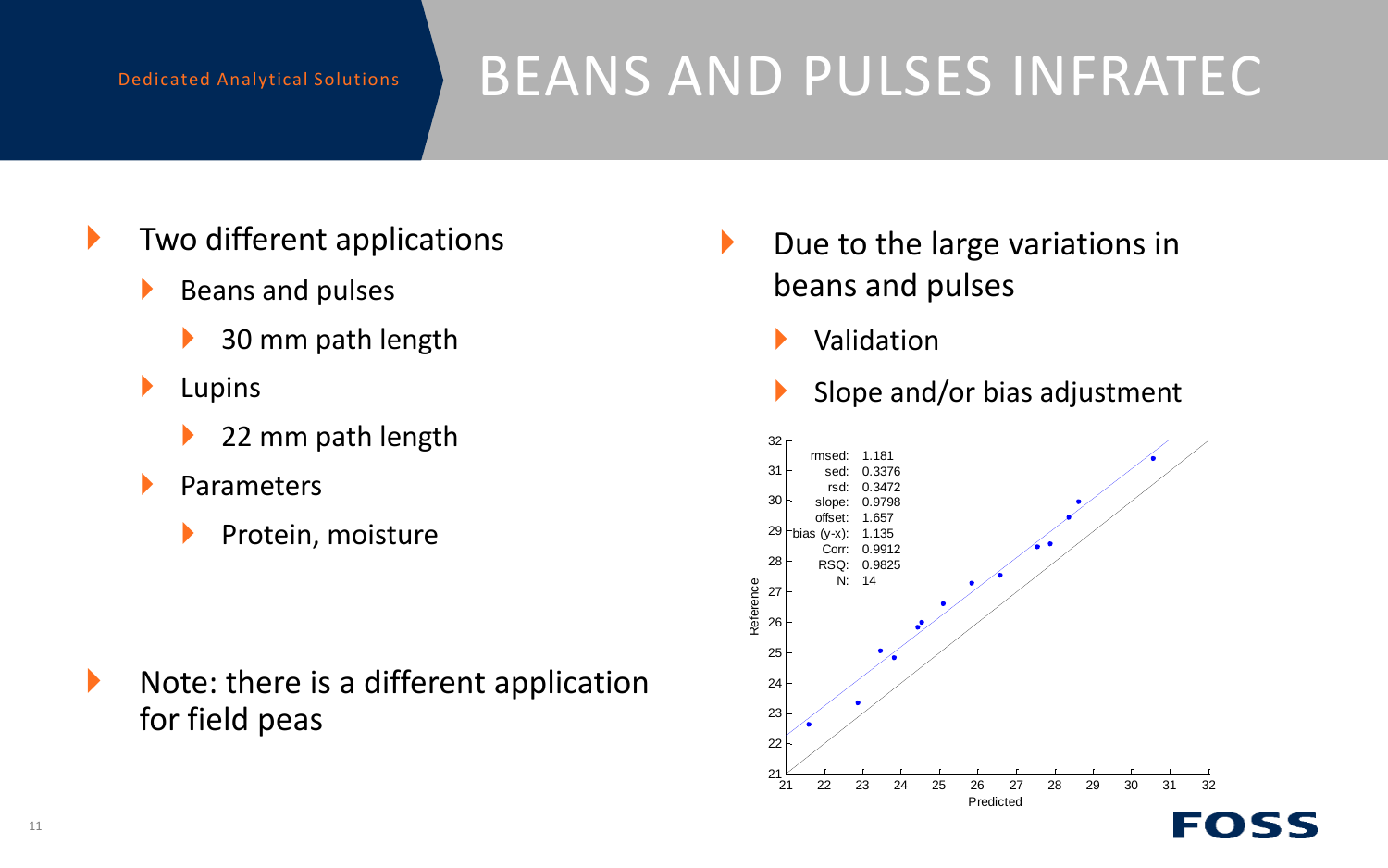## INFRATEC SOFIA

- $\blacktriangleright$  New updated sales released models
- **Wheat** 
	- $\blacktriangleright$  Protein, moisture
- **Barley** 
	- $\blacktriangleright$  Protein, moisture
- New models improved on transferability





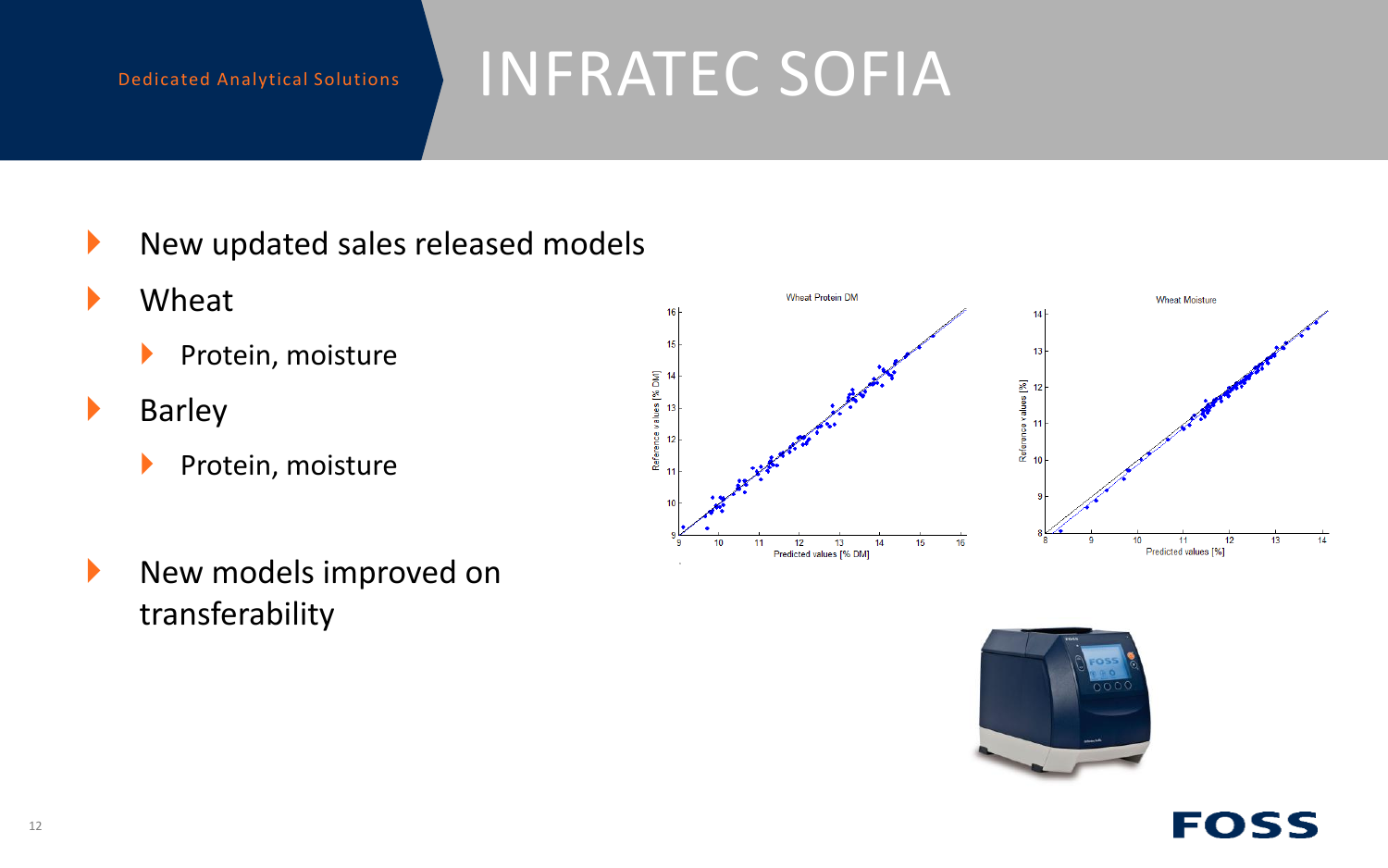## OTHER NEW MODELS

### $\blacktriangleright$  Infratec

- Updated protein in wheat
- Updated protein in barley
- **IDED** Updated moisture in green malt
- **Infratec NOVA STM** 
	- **Beer** 
		- Alcohol, Real Extract, Original Extract
- **Infratec Sofia** 
	- Starter models for mustard seed India